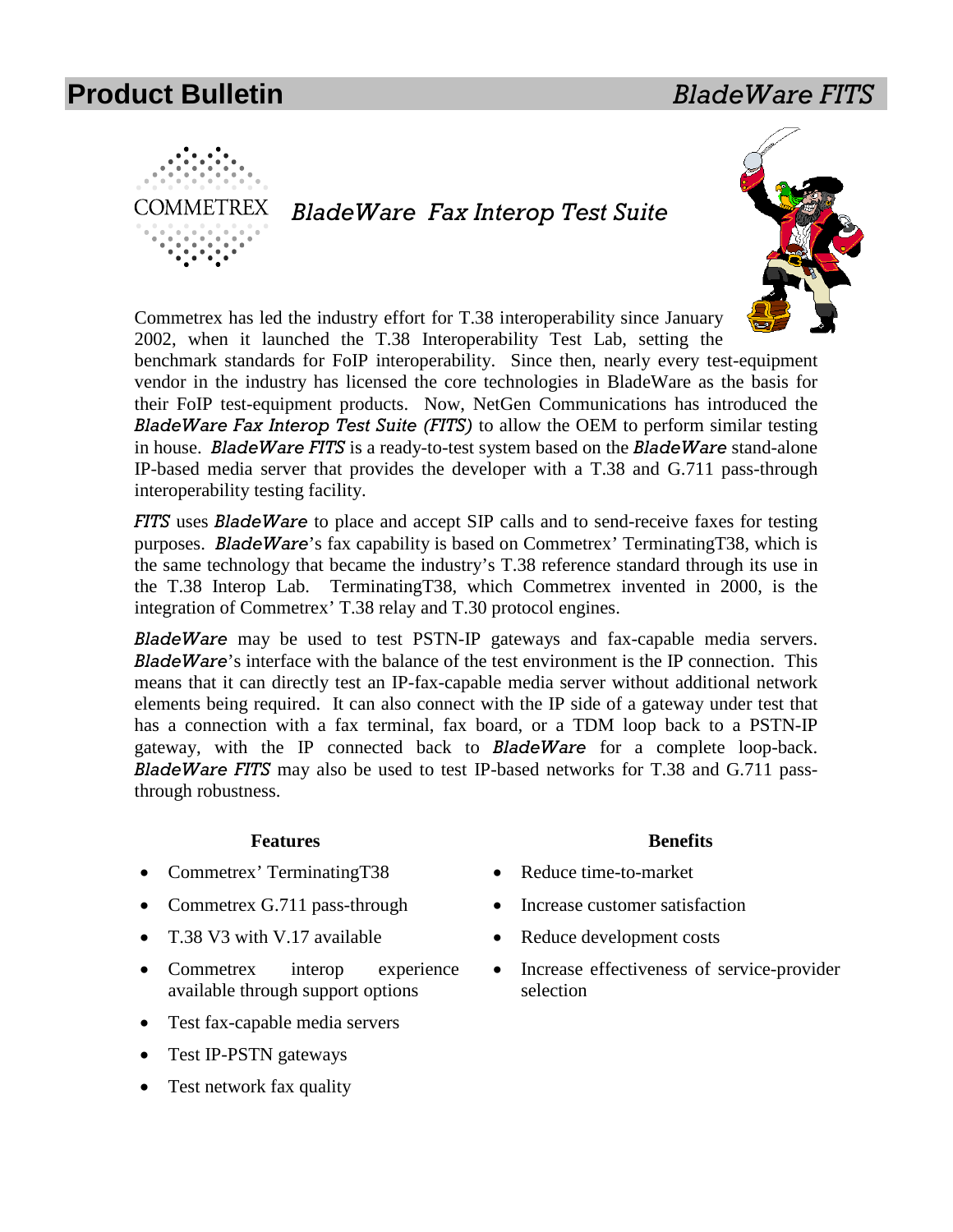

# **Supported Testing**

Developers of media servers, gateways, IP endpoints, and IP networks have a need for integration testing followed by validation of their product's performance when supporting a fax transaction. *BladeWare FITS* can be used for integration testing and validation of any of these systems. Refer to the diagram above.

The most straightforward test is of a faxcapable media server. FITS can handle testing of servers for both T.38 and G.711 passthrough fax transactions. The basic system includes modems up to V.34.

Testing of gateways and analog telephone adapters (ATAs) requires that the unit under test have a TDM fax capability of some type on the PSTN side. In the case of an ATA, it would be a fax terminal or a computer-based fax board. For gateways, a fax terminal, multi-line fax boards, or a TDM switch of some type is required. Commetrex offers a programmable TDM switch, the OTF Call Director, that supports up to 64 DS-1 connections, allowing

very-high capacity load testing through TDM loop-back, as shown in the diagram.

# **Interoperability Tests**

Over three years of interoperability testing in the T.38 Interop Lab produced a series of tests that, if passed, yield a high probability of interoperability in the field. Ten of these tests that are supported by *BladeWare* are listed below:

## *Transmit UDP*

- 1. ECM
- 2. Local TCF
- 3. Pass TCF
- 4. Hundred-page fax
- 5. Very long page (1MB)

#### *Receive UDP*

- 1. ECM
- 2. Local TCF
- 3. Pass TCF
- 4. 100-page fax
- 5. One-byte page